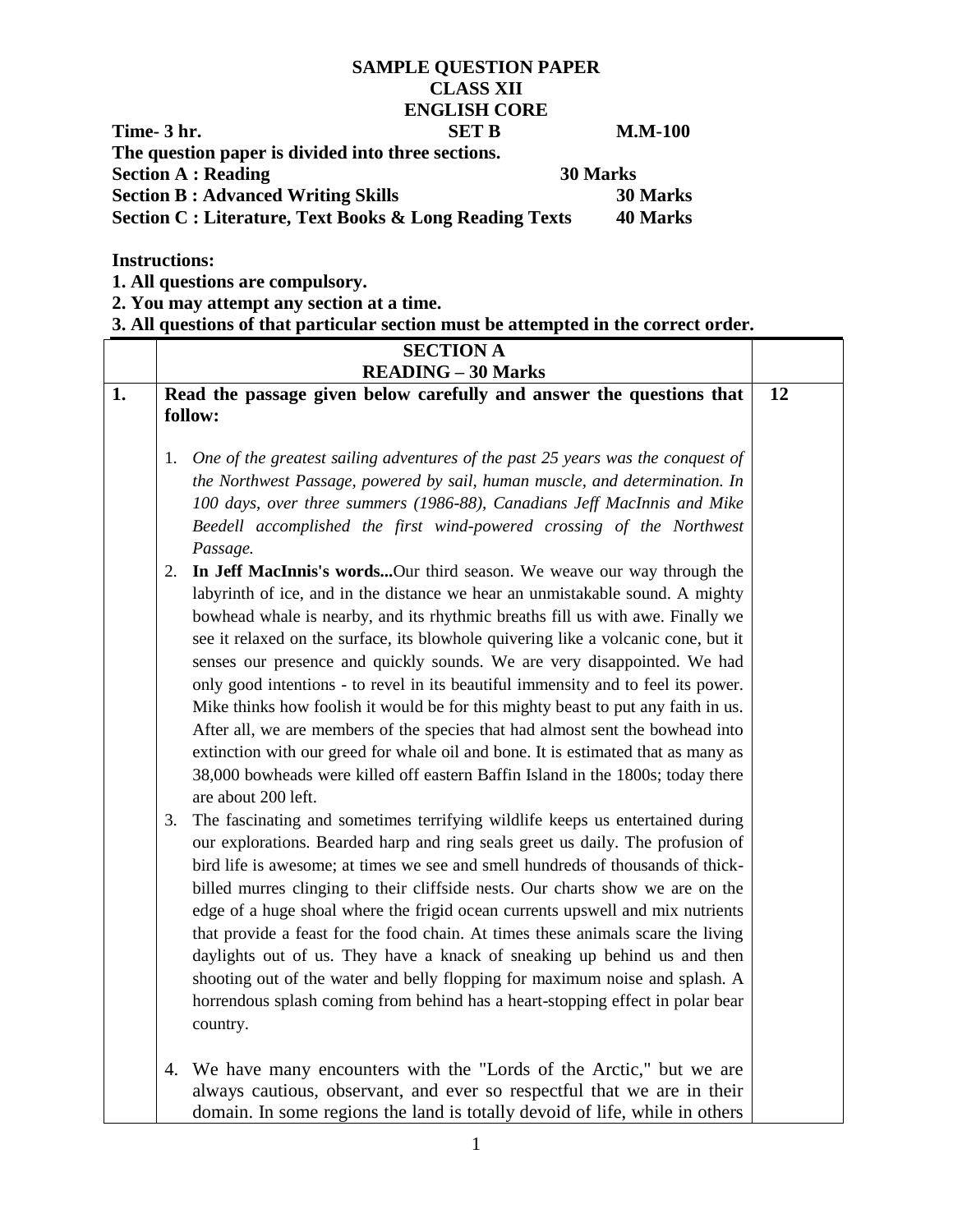the pulse of life takes our breath away. Such is the paradox of the Arctic; It's wastelands flow into oasis' that are found nowhere else on the face of the earth. Many times we find ancient signs of Inuit people who lived here, superbly attuned to the land. We feel great respect for them; this landscape is a challenge at every moment.

- 5. We face a 35 mile open water passage across Prince Regent Inlet on Baffin Island that will take us to our ultimate goal - Pond Inlet on Baffin Bay. The breakers look huge from the water's edge. Leaning into the hulls, like bobsledders at the starting gate, we push as hard as we can down the gravel beach to the sea. We catch the water and keep pushing until we have plunged waist deep, then drag ourselves aboard. Immediately, we begin paddling with every ounce of effort. Inch by agonizing inch, Perception moves offshore. Sweat pours off our bodies. Ahead of us, looming gray-white through the fog, we see a massive iceberg riding the current like the ghost of a battleship. There is no wind to fill our sails and steady the boat, and the chaotic motion soon brings seasickness. Slowly the wind begins to build. Prince Regent Inlet now looks ominous with wind and waves. The frigid ocean hits us square in the face and chills us to the bone.
- 6. We were on the fine edge. Everything the Arctic had taught us over the last 90 days was now being tested. We funneled all that knowledge, skill, teamwork, and spirit into this momentous crossing... If we went over in these seas we could not get the boat back up. Suddenly the wind speed plummeted to zero as quickly as it had begun.... Now we were being pushed by the convulsing waves toward sheer 2,000 foot cliffs. Two paddles were our only power. Sailing past glacier capped mountains, we approached the end of our journey. At 05:08 on the morning of our hundredth day, speeding into Baffin Bay, the spray from our twin hulls makes rainbows in the sun as we complete the first sail powered voyage through the Northwest Passage.
- 7. We have journeyed through these waters on their terms, moved by the wind, waves and current. The environment has always been in control of our destiny; we have only tried to respond in the best possible way. We've been awake for nearly 23 hours, but we cannot sleep. The joy and excitement are too great. Our Hobie Cat rests on the rocky beach, the wind whistling in her rigging, her bright yellow hulls radiant in the morning sunlight. She embodies the watchword for survival in the Arctic - **adaptability**. (838 words)
- **I.** On the basis of your understanding of the passage, answer the following questions by choosing the most appropriate option 1. The passage is about the A. author's sailing adventure through the Northwest Passage B. flora and fauna of the Arctic C. survival skills needed while sailing D. saving the Arctic 2."Lords of the Arctic," (Para 4) refers to  $(1x4 = 4)$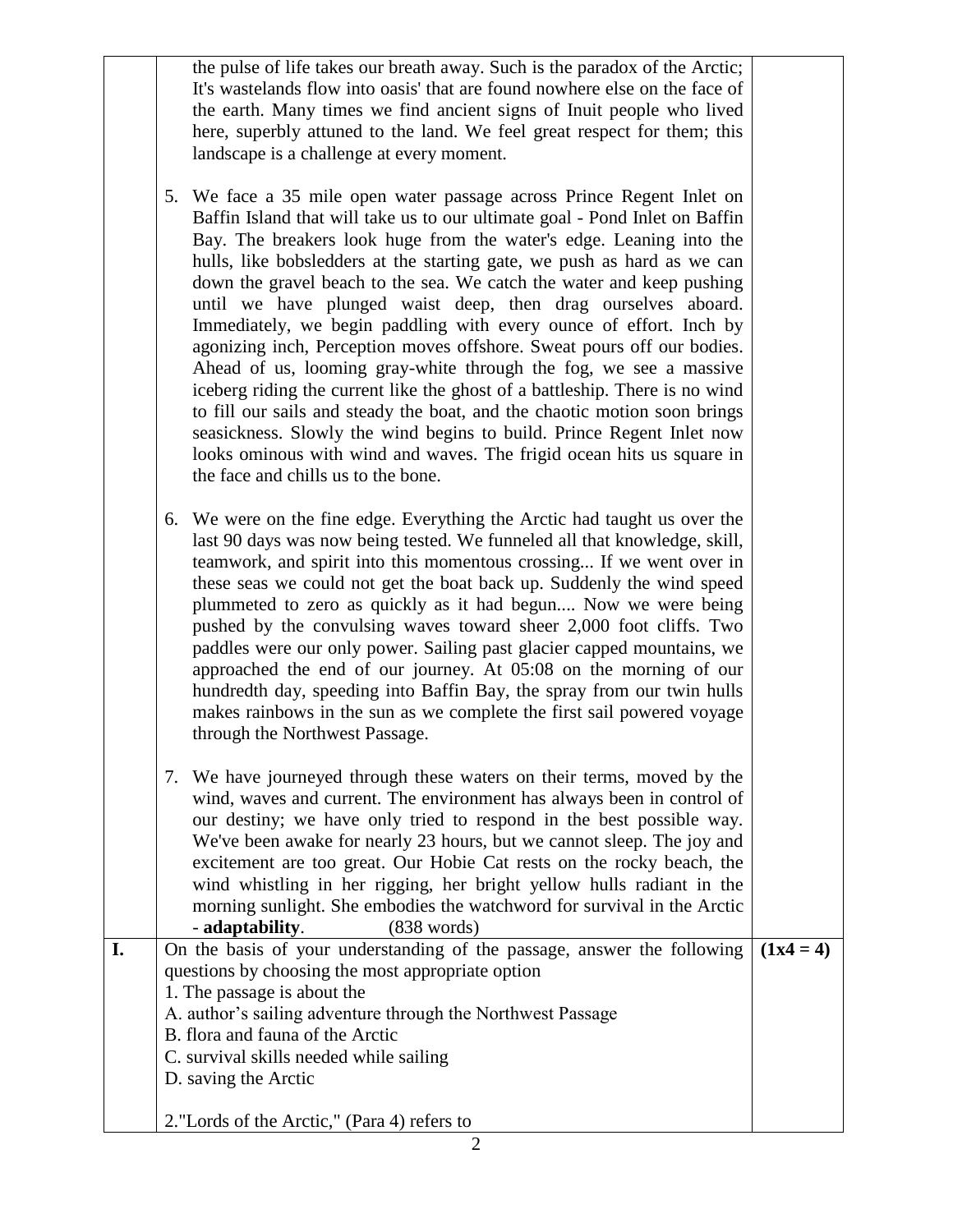|     | A. Wind breakers                                                                                                                                                   |             |
|-----|--------------------------------------------------------------------------------------------------------------------------------------------------------------------|-------------|
|     | <b>B.</b> Icebergs                                                                                                                                                 |             |
|     | C. Polar Bears                                                                                                                                                     |             |
|     | D. Innuits                                                                                                                                                         |             |
|     |                                                                                                                                                                    |             |
|     | 3. The author's sailing vessel is named                                                                                                                            |             |
|     | A. Prince Regent                                                                                                                                                   |             |
|     | <b>B.</b> Hobie Cat                                                                                                                                                |             |
|     | C. Perception                                                                                                                                                      |             |
|     | D. Arctic                                                                                                                                                          |             |
|     |                                                                                                                                                                    |             |
|     |                                                                                                                                                                    |             |
|     | 4. 'We were on the fine edge' refers to                                                                                                                            |             |
|     | A. the Prince Regent Inlet                                                                                                                                         |             |
|     | B. the ominous sail                                                                                                                                                |             |
|     | C. the frigid ocean                                                                                                                                                |             |
|     | D. their expedition                                                                                                                                                |             |
|     |                                                                                                                                                                    |             |
|     | 1.2 Answer the following questions briefly:                                                                                                                        | $(1x6=6)$   |
|     | 1. Why does the author feel disappointed to see the bowhead whale disappear into                                                                                   |             |
|     | the ocean?                                                                                                                                                         |             |
|     | 2. How does his sailing partner rationalize it?                                                                                                                    |             |
|     | 3. What reason does the author give for a thriving wildlife in the Arctic?                                                                                         |             |
|     | 4. What is the paradox of the Arctic?                                                                                                                              |             |
|     | 5. What skills helped the author and his partner survive the adventure?                                                                                            |             |
|     |                                                                                                                                                                    |             |
|     |                                                                                                                                                                    |             |
|     | 6. What is the author's sailing vessel an embodiment of?                                                                                                           |             |
|     | 1.3 Pick out the words/phrases from the passage which are similar in                                                                                               |             |
|     | meaning to the following:                                                                                                                                          | $(1x2 = 2)$ |
|     | Abundance (Para 3)<br>a)                                                                                                                                           |             |
|     | Threatening (Para 5)<br>b)                                                                                                                                         |             |
|     |                                                                                                                                                                    | <b>10</b>   |
| Q2. | Read the passage given below carefully and answer the questions that                                                                                               |             |
|     | follow:                                                                                                                                                            |             |
|     |                                                                                                                                                                    |             |
|     | 1. By the time a child is six or seven she has all the essential avoidances well                                                                                   |             |
|     | enough by heart to be trusted with the care of a younger child. And she also                                                                                       |             |
|     | develops a number of simple techniques. She learns to weave firm square balls                                                                                      |             |
|     | from palm leaves, to make pinwheels of palm leaves or frangipani blossoms, to                                                                                      |             |
|     | climb a coconut tree by walking up the trunk on flexible little feet, to break                                                                                     |             |
|     | open a coconut with one firm well-directed blow of a knife as long as she is tall,                                                                                 |             |
|     | to play a number of group games and sing the songs which go with them, to tidy                                                                                     |             |
|     | the house by picking up the litter on the stony floor, to bring water from the sea,                                                                                |             |
|     | to spread out the copra to dry and to help gather it in when rain threatens, to go                                                                                 |             |
|     | to a neighboring house and bring back a lighted faggot for the chief's pipe or the                                                                                 |             |
|     | cook-house fire.                                                                                                                                                   |             |
|     |                                                                                                                                                                    |             |
|     | 2. But in the case of the little girls all these tasks are merely supplementary to the                                                                             |             |
|     | main business of baby-tending. Very small boys also have some care of the                                                                                          |             |
|     | younger children, but at eight or nine years of age they are usually relieved of it.<br>Whatever rough edges have not been smoothed off by this responsibility for |             |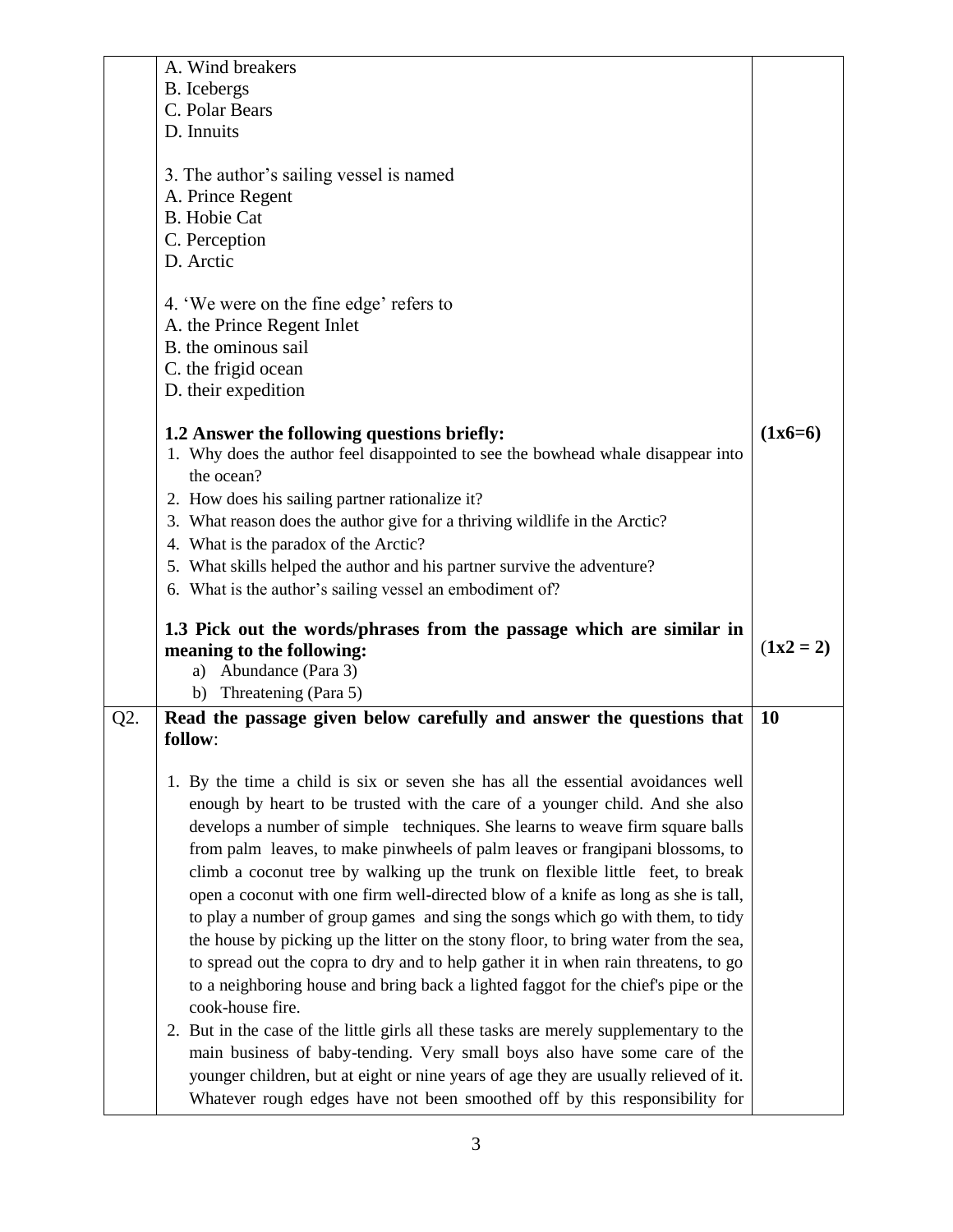|                  | younger children are worn off by their contact with older boys. For little boys                                                             |           |
|------------------|---------------------------------------------------------------------------------------------------------------------------------------------|-----------|
|                  | are admitted to interesting and important activities only so long as their behavior                                                         |           |
|                  | is circumspect and helpful.                                                                                                                 |           |
|                  | 3. Where small girls are brusquely pushed aside, small boys will be patiently                                                               |           |
|                  | tolerated and they become adept at making themselves useful. The four or five                                                               |           |
|                  | little boys who all wish to assist at the important, business of helping a grown                                                            |           |
|                  | youth lasso reef eels, organize themselves into a highly efficient working team;                                                            |           |
|                  | one boy holds the bait, another holds an extra lasso, others poke                                                                           |           |
|                  | eagerly about in holes in the reef looking for prey, while still another tucks the                                                          |           |
|                  | captured eels into his lavalava. The small girls, burdened with heavy babies or                                                             |           |
|                  | the care of little staggerers who are too small to adventure on the reef,                                                                   |           |
|                  | discouraged by the hostility of the small boys and the scorn of the older ones,                                                             |           |
|                  | have little opportunity for learning the more adventurous forms of work and                                                                 |           |
| play.            |                                                                                                                                             |           |
|                  | 4. So while the little boys first undergo the chastening effects of baby-tending and                                                        |           |
|                  | then have many opportunities to learn effective cooperation under the                                                                       |           |
|                  | supervision of older boys, the girls' education is less comprehensive. They have                                                            |           |
|                  |                                                                                                                                             |           |
|                  | a high standard of individual responsibility, but the community provides them                                                               |           |
|                  | with no lessons in cooperation with one another. This is particularly apparent in                                                           |           |
|                  | the activities of young people: the boys organize quickly; the girls waste hours                                                            |           |
|                  | in bickering, innocent of any technique for quick and efficient cooperation. (473                                                           |           |
| words)           |                                                                                                                                             |           |
|                  |                                                                                                                                             |           |
|                  | Adapted from: Coming of Age in Samoa, Margaret Mead                                                                                         |           |
|                  | (1928)                                                                                                                                      |           |
|                  | 2.1 On the basis of your understanding of the passage, answer the                                                                           |           |
|                  | following questions by choosing the most appropriate option                                                                                 |           |
|                  | a) The primary purpose of the passage with reference to the society under                                                                   | $(1x2=2)$ |
| discussion is to |                                                                                                                                             |           |
| 1.               | explain some differences in the upbringing of girls and boys                                                                                |           |
| ii.              | criticize the deficiencies in the education of girls                                                                                        |           |
| 111.             | give a comprehensive account of a day in the life of an                                                                                     |           |
|                  | average young girl                                                                                                                          |           |
| iv.              | delineate the role of young girls                                                                                                           |           |
|                  |                                                                                                                                             |           |
|                  | b. The list of techniques in paragraph one could best be described as                                                                       |           |
| i.               | household duties                                                                                                                            |           |
| ii.              | rudimentary physical skills                                                                                                                 |           |
| iii.             | important responsibilities                                                                                                                  |           |
| iv.              | useful social skills                                                                                                                        |           |
|                  | 2.2 Answer the following as briefly as possible:                                                                                            | $(1x6=6)$ |
|                  | a) What is the prime responsibility of a girl child by the time she is six or                                                               |           |
| seven?           |                                                                                                                                             |           |
|                  | b) What simple techniques does she learn at this stage?                                                                                     |           |
|                  | c) What household chores is she responsible for?                                                                                            |           |
| d)               | In what way is a boy's life different?                                                                                                      |           |
| $\bf e)$<br>f    | What qualities ensure that the boys move on to a higher responsibility?<br>Why do small girls have little opportunity for learning the more |           |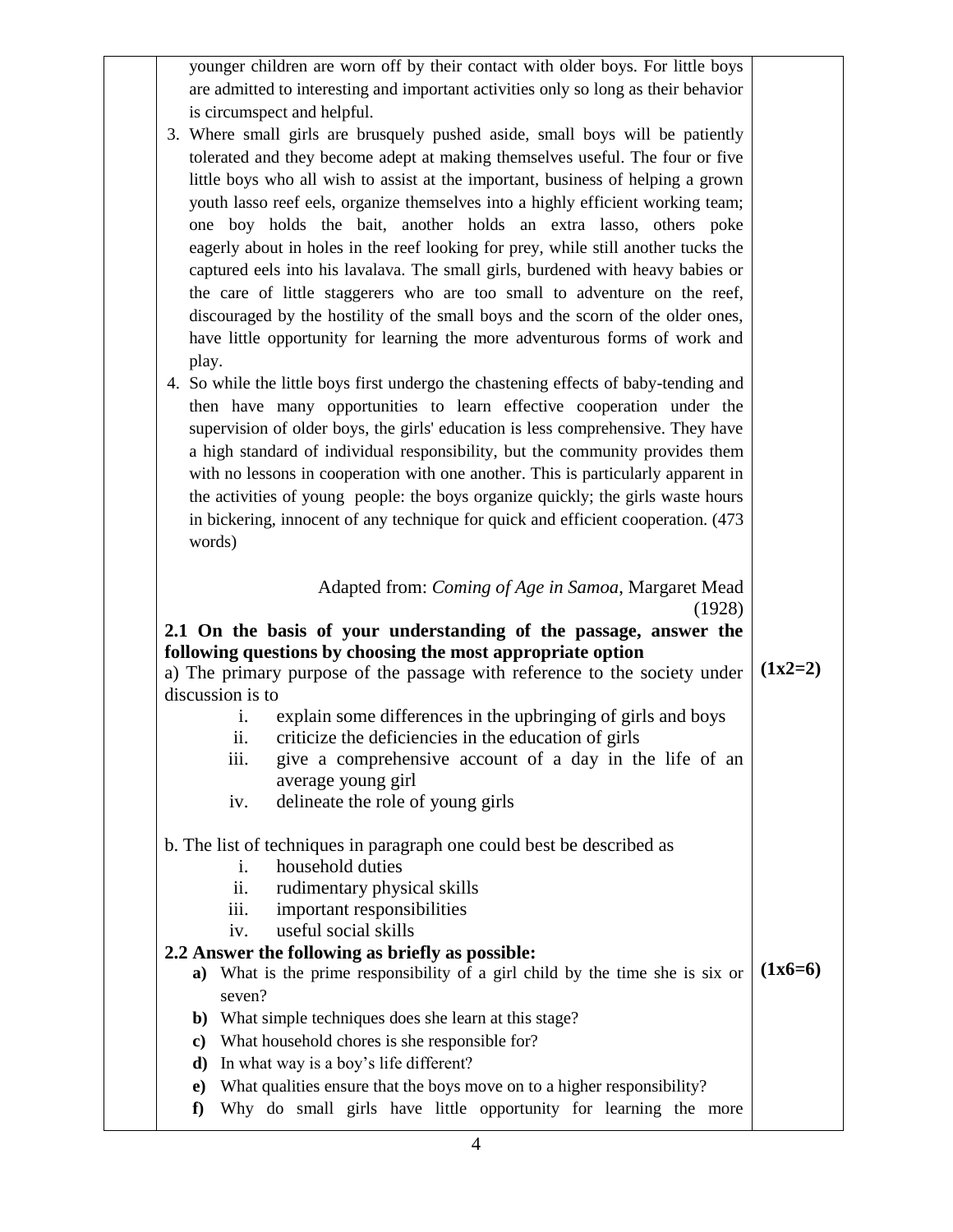|     | adventurous forms of work and play?                                                                                                                                                                                                                                                                                                                                                                                                                                                                                                                                                                                                                                                                                                                                                                                                                                                                                                                                                                                                                                                                                                                                                                                                                                                                                                                                                                                                                                                                                                                                                                                                                                                                                                                                                                                                                                                                                                                                                                                                                                                                                                                                                                                                                                                                                                                                                                                                                                                                                                                                                      |           |
|-----|------------------------------------------------------------------------------------------------------------------------------------------------------------------------------------------------------------------------------------------------------------------------------------------------------------------------------------------------------------------------------------------------------------------------------------------------------------------------------------------------------------------------------------------------------------------------------------------------------------------------------------------------------------------------------------------------------------------------------------------------------------------------------------------------------------------------------------------------------------------------------------------------------------------------------------------------------------------------------------------------------------------------------------------------------------------------------------------------------------------------------------------------------------------------------------------------------------------------------------------------------------------------------------------------------------------------------------------------------------------------------------------------------------------------------------------------------------------------------------------------------------------------------------------------------------------------------------------------------------------------------------------------------------------------------------------------------------------------------------------------------------------------------------------------------------------------------------------------------------------------------------------------------------------------------------------------------------------------------------------------------------------------------------------------------------------------------------------------------------------------------------------------------------------------------------------------------------------------------------------------------------------------------------------------------------------------------------------------------------------------------------------------------------------------------------------------------------------------------------------------------------------------------------------------------------------------------------------|-----------|
|     | In what way is the girls' education less comprehensive?<br>$\mathbf{g}$ )                                                                                                                                                                                                                                                                                                                                                                                                                                                                                                                                                                                                                                                                                                                                                                                                                                                                                                                                                                                                                                                                                                                                                                                                                                                                                                                                                                                                                                                                                                                                                                                                                                                                                                                                                                                                                                                                                                                                                                                                                                                                                                                                                                                                                                                                                                                                                                                                                                                                                                                |           |
|     | h) How is this apparent?                                                                                                                                                                                                                                                                                                                                                                                                                                                                                                                                                                                                                                                                                                                                                                                                                                                                                                                                                                                                                                                                                                                                                                                                                                                                                                                                                                                                                                                                                                                                                                                                                                                                                                                                                                                                                                                                                                                                                                                                                                                                                                                                                                                                                                                                                                                                                                                                                                                                                                                                                                 |           |
|     |                                                                                                                                                                                                                                                                                                                                                                                                                                                                                                                                                                                                                                                                                                                                                                                                                                                                                                                                                                                                                                                                                                                                                                                                                                                                                                                                                                                                                                                                                                                                                                                                                                                                                                                                                                                                                                                                                                                                                                                                                                                                                                                                                                                                                                                                                                                                                                                                                                                                                                                                                                                          |           |
|     | 2.3 Find words from the passage which mean the same as the following:<br>brusquely (para 3)<br>(i)                                                                                                                                                                                                                                                                                                                                                                                                                                                                                                                                                                                                                                                                                                                                                                                                                                                                                                                                                                                                                                                                                                                                                                                                                                                                                                                                                                                                                                                                                                                                                                                                                                                                                                                                                                                                                                                                                                                                                                                                                                                                                                                                                                                                                                                                                                                                                                                                                                                                                       |           |
|     | scorn (para 3)<br>(ii)                                                                                                                                                                                                                                                                                                                                                                                                                                                                                                                                                                                                                                                                                                                                                                                                                                                                                                                                                                                                                                                                                                                                                                                                                                                                                                                                                                                                                                                                                                                                                                                                                                                                                                                                                                                                                                                                                                                                                                                                                                                                                                                                                                                                                                                                                                                                                                                                                                                                                                                                                                   | $(1x2=2)$ |
|     |                                                                                                                                                                                                                                                                                                                                                                                                                                                                                                                                                                                                                                                                                                                                                                                                                                                                                                                                                                                                                                                                                                                                                                                                                                                                                                                                                                                                                                                                                                                                                                                                                                                                                                                                                                                                                                                                                                                                                                                                                                                                                                                                                                                                                                                                                                                                                                                                                                                                                                                                                                                          | 8         |
| Q3. | Read the following passage carefully:                                                                                                                                                                                                                                                                                                                                                                                                                                                                                                                                                                                                                                                                                                                                                                                                                                                                                                                                                                                                                                                                                                                                                                                                                                                                                                                                                                                                                                                                                                                                                                                                                                                                                                                                                                                                                                                                                                                                                                                                                                                                                                                                                                                                                                                                                                                                                                                                                                                                                                                                                    |           |
|     | It seems that there is never enough time in the day. But, since we all get<br>1.<br>the same 24 hours, why is it that some people achieve so much more<br>with their time than others? The answer lies in good time management.<br>"Time management" refers to the way that you organize and plan how<br>long you spend on specific activities. Good time management requires<br>an important shift in focus from activities to results: being busy isn't<br>the same as being effective. (Ironically, the opposite is often closer to<br>the truth.) Spending your day in a frenzy of activity often achieves less,<br>because you're dividing your attention between so many different tasks.<br>Good time management lets you work smarter $-$ not harder $-$ so you get<br>more done in less time.<br>It may seem counter-intuitive to dedicate precious time to learning about<br>2.<br>time management, instead of using it to get on with your work, but the<br>benefits are enormous. It improves productivity and efficiency. Your<br>reputation as a professional grows. The stress levels dip and the a world<br>of opportunities opens up for you. Your career advances and important<br>goals are reached.<br>Failing to manage your time effectively can have some very undesirable<br>3.<br>consequences. Deadlines are missed and the work flow is not only<br>inefficient but of poor quality. It dents your reputation as a professional<br>and your career is in in danger of being stalled. As a result your stress<br>level shoots up.<br>Everyday interruptions at work can be a key barrier to managing your<br>4.<br>time effectively and, ultimately, can be a barrier to your success. Think<br>back to your last workday, and consider for a minute the many<br>interruptions that occurred. There may have been phone calls, emails,<br>hall way conversations, colleagues stopping by your office, or anything<br>else that unexpectedly demanded your attention and, in doing so,<br>distracted you from the task at-hand. Because your day only has so<br>many hours in it, a handful of small interruptions can rob you of the<br>time you need to achieve your goals and be successful in your work and<br>life. More than this, they can break your focus, meaning that you have to<br>spend time re-engaging with the thought processes needed to<br>successfully complete complex work. The key to controlling<br>interruptions is to know what they are and whether they are necessary,<br>and to plan for them in your daily schedule. (403 words) |           |
|     | a) On the basis of your reading of the above passage make notes on it<br>using headings and sub-headings. Use recognizable abbreviations                                                                                                                                                                                                                                                                                                                                                                                                                                                                                                                                                                                                                                                                                                                                                                                                                                                                                                                                                                                                                                                                                                                                                                                                                                                                                                                                                                                                                                                                                                                                                                                                                                                                                                                                                                                                                                                                                                                                                                                                                                                                                                                                                                                                                                                                                                                                                                                                                                                 | 5         |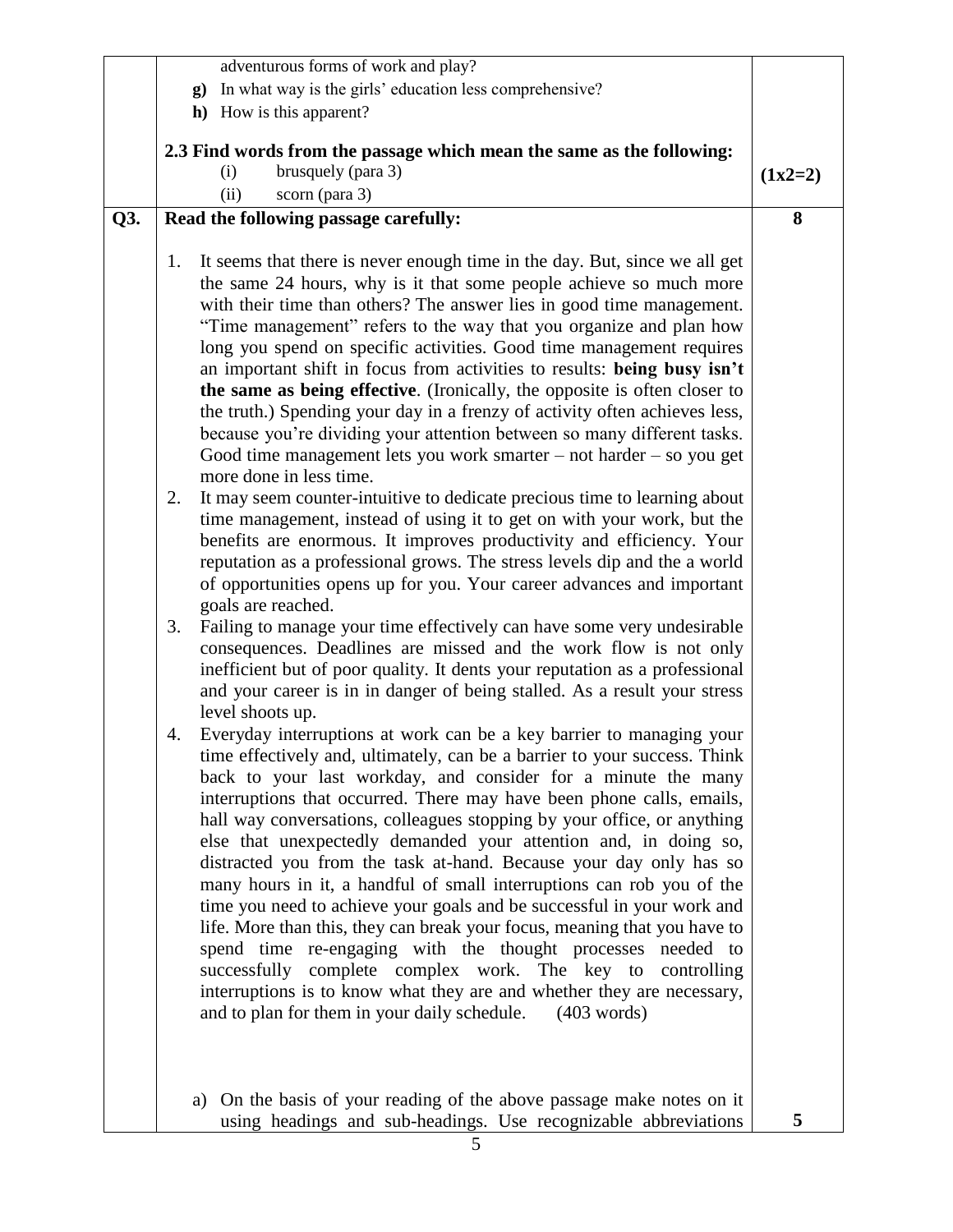|                  | wherever necessary.                                                              |                         |
|------------------|----------------------------------------------------------------------------------|-------------------------|
|                  | b) Write a summary of the above in 80 words using the notes.                     |                         |
|                  |                                                                                  | 3                       |
|                  | <b>SECTION B</b>                                                                 |                         |
|                  | <b>ADVANCED WRITING SKILLS - 30 Marks</b>                                        |                         |
| $\overline{4}$ . | In a recent survey it was found that your city has the highest rate of pollution | $\overline{\mathbf{4}}$ |
|                  | in the country. Innumerable vehicles on the road and lack of green cover         |                         |
|                  | have made the air unfit to breathe. Draft a poster in about 50 words, creating   |                         |
|                  | awareness about the need to keep your city clean and green You are               |                         |
|                  | Rakhsita/Rohit of MVN Public School.                                             |                         |
|                  | <b>OR</b>                                                                        |                         |
|                  | Your school is organizing a SPICMACAY programme on the occasion of               |                         |
|                  | the World Dance Day wherein the renowned Bharatanatyam dancer, Geeta             |                         |
|                  | Chandran would be giving a lecture demonstration. As the President,              |                         |
|                  | Cultural Society of your school, draft a notice in about 50 words, informing     |                         |
|                  | the students about the same. You are Rakhsita/Rohit of MVN Public School.        |                         |
|                  |                                                                                  |                         |
| 5.               | Your school recently launched a GPRS system in the school buses which            | 6                       |
|                  | will enable the parents to keep track of their children while they are           |                         |
|                  | travelling in the bus. The service, however, is not smooth and is facing a lot   |                         |
|                  | of problems. As the Transport Incharge of DML Public School, Delhi, write        |                         |
|                  | a letter in about 120-150 words to the Manager, Forumloft, 21 Park Street,       |                         |
|                  | Delhi, complaining about the same.                                               |                         |
|                  | <b>OR</b>                                                                        |                         |
|                  |                                                                                  |                         |
|                  | Your school has opened a new activity wing for the kindergarten students for     |                         |
|                  | which you require play equipment. Write a letter to the Manager, OK Toys,        |                         |
|                  | 21, Daryaganj, Delhi, in about 120-150 words placing an order for                |                         |
|                  | educational toys and other play equipment. You are Neera/Naresh, Manager,        |                         |
|                  | DML Public School, Delhi                                                         |                         |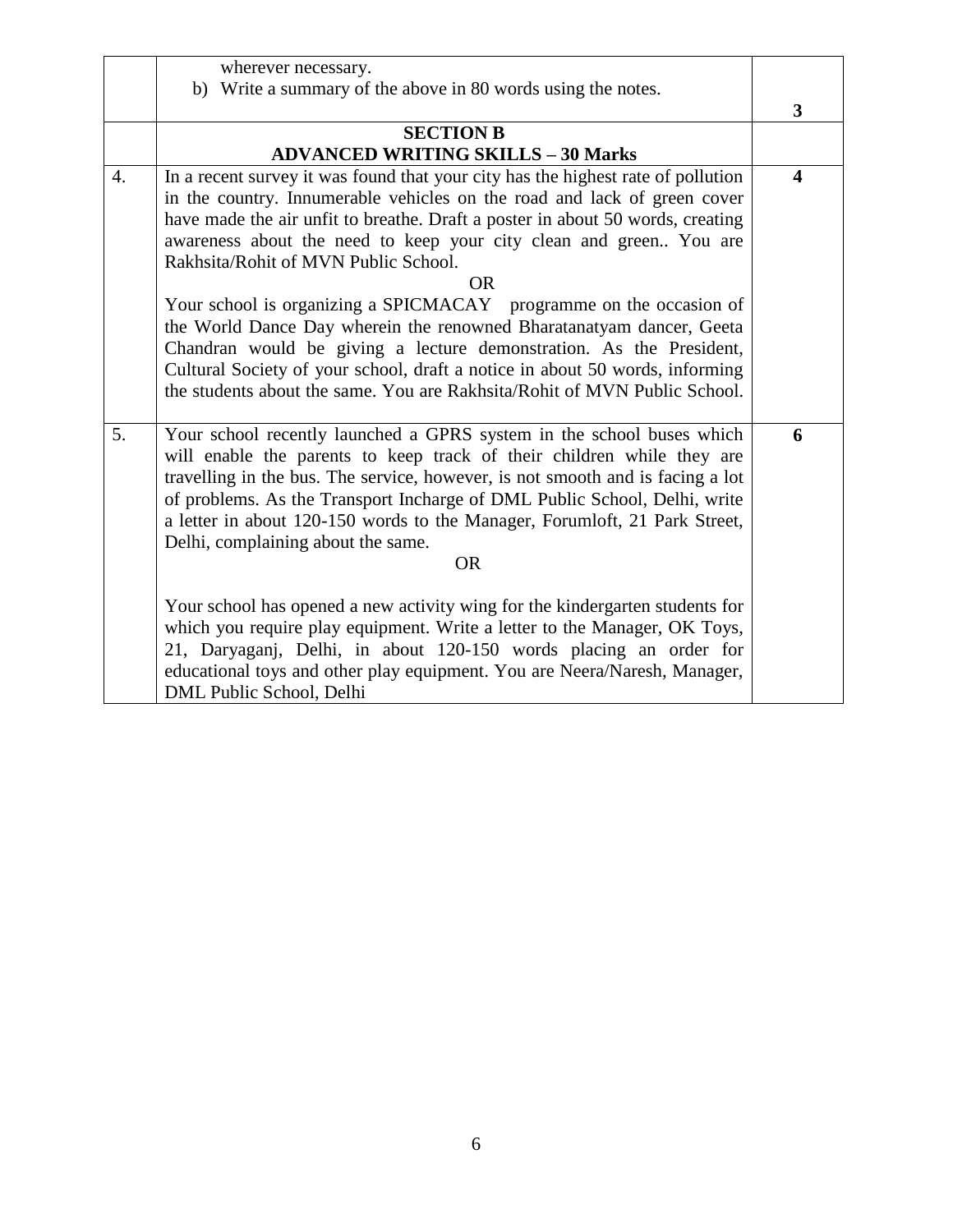| 6. | Although students have been using cell phones consistently in their daily<br>lives for almost a decade, schools continue to resist allowing the devices into<br>the classroom. Schools generally grapple with new technologies, but cell<br>phones' reputation as a nuisance and a distraction has been hard to dislodge.<br>Using information given below prepare a speech in about 150-200 words in<br>favour of or against the cell phone being allowed in schools.<br>Critics believe that<br>allowing these devices will only<br>encourage their non-educational use in school<br>they will be a significant distraction for teachers and students<br>a potential tool for cheating<br>could foster cyberbullying<br>But on the other hand BYOD-Bring Your Own Device is<br>gaining momentum as a learning tool, not just a toy for<br>entertainment | 10 |
|----|-----------------------------------------------------------------------------------------------------------------------------------------------------------------------------------------------------------------------------------------------------------------------------------------------------------------------------------------------------------------------------------------------------------------------------------------------------------------------------------------------------------------------------------------------------------------------------------------------------------------------------------------------------------------------------------------------------------------------------------------------------------------------------------------------------------------------------------------------------------|----|
|    | can be cost effective for the schools instead of having to<br>purchase technology for students.<br>many educators believe that banning any type of technology<br>٠<br>can foster inequity<br>Schools can develop rules for how students physically handle<br>the device in the classroom.                                                                                                                                                                                                                                                                                                                                                                                                                                                                                                                                                                 |    |
|    | <b>OR</b>                                                                                                                                                                                                                                                                                                                                                                                                                                                                                                                                                                                                                                                                                                                                                                                                                                                 |    |
|    | It is a toss-up between Class $X$ boards $\&$ CCE. The board exams were once<br>considered a rite of passage but with the introduction of the Continuous and<br>Comprehensive Evaluation, (CCE), students have greater choice. Write a<br>speech in about 150-200 words in favour of or against the topic giving<br>reasons for your stand.                                                                                                                                                                                                                                                                                                                                                                                                                                                                                                               |    |
|    | The CCE allows students to study select portions of the year's<br>syllabus for the examination.<br>Stress free and comprehensive<br>encourages project work more than rote learning<br>Board exams have a standardized system of evaluation<br>Board exams cater to the competitive spirit in students<br>Board exams provide an equal platform for students from all<br>٠<br>strata of schools.                                                                                                                                                                                                                                                                                                                                                                                                                                                          |    |
| 7. | They may have stood the test of time but there is a growing demand for the<br>need to protect the country's monuments. Write an article in about 150-200<br>words for your school magazine on how we can conserve our built heritage.<br>You are Akshay/ Akshita. of Graham Public School, Indore.                                                                                                                                                                                                                                                                                                                                                                                                                                                                                                                                                        | 10 |
|    | <b>OR</b>                                                                                                                                                                                                                                                                                                                                                                                                                                                                                                                                                                                                                                                                                                                                                                                                                                                 |    |
|    | As part of an Entrepreneurship project the commerce students of your school<br>recently launched a product called Oatlicious. They not only set up a                                                                                                                                                                                                                                                                                                                                                                                                                                                                                                                                                                                                                                                                                                      |    |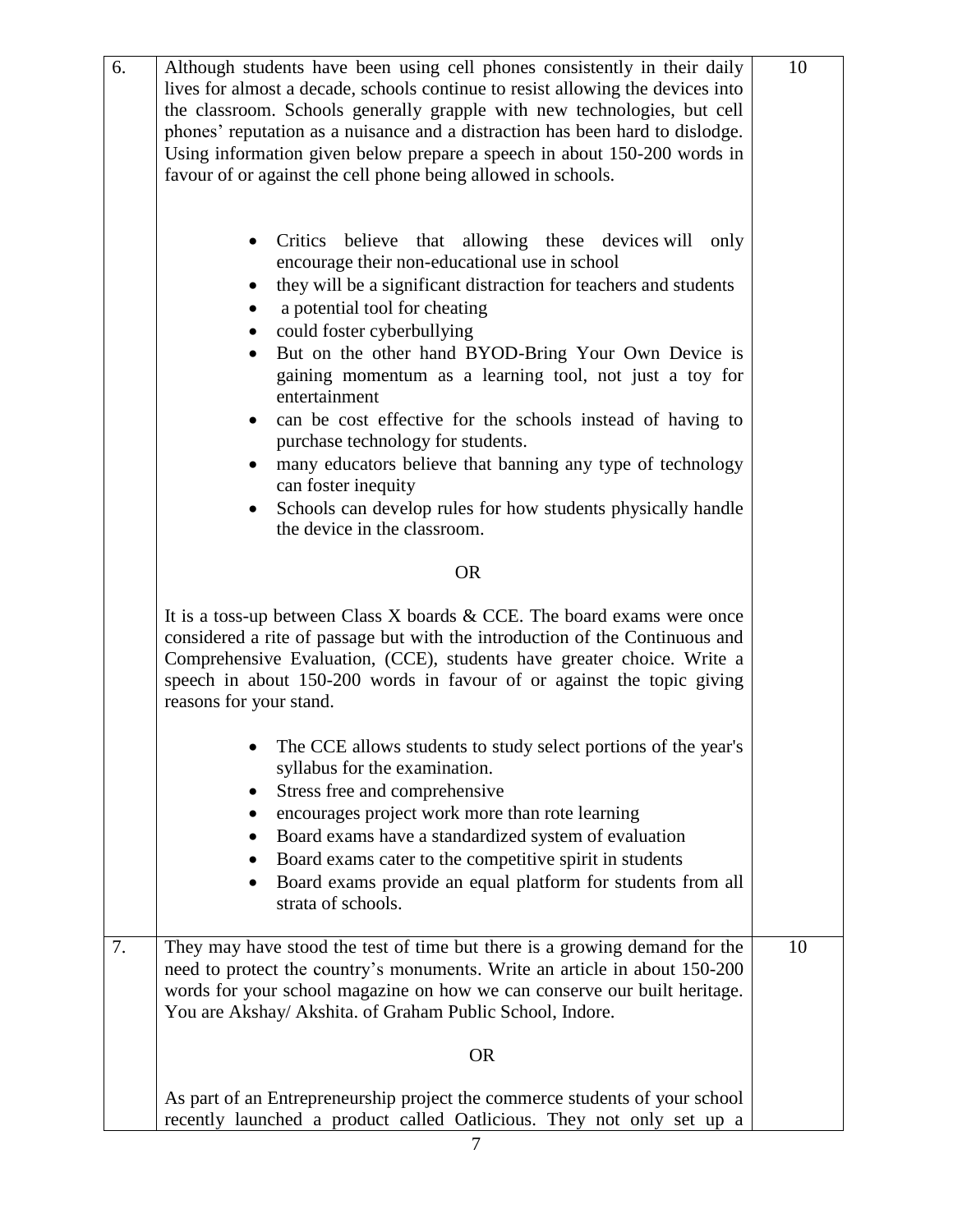|     | company to produce the product but also designed its advertising and                                    |                  |
|-----|---------------------------------------------------------------------------------------------------------|------------------|
|     | marketing strategy. Write an article in about 150-200 words for your school                             |                  |
|     | magazine giving details of the enterprise and its launch. You are Akshay/                               |                  |
|     | Akshita of Graham Public School, Indore.                                                                |                  |
|     | <b>SECTION C</b><br>LITERATURE, TEXT BOOKS, A LONG READING TEXT - 40 Marks                              |                  |
| 8.  | Read the extract given below and answer the questions that follow:                                      |                  |
|     |                                                                                                         |                  |
|     | "Perhaps the Earth can teach us                                                                         |                  |
|     | As when everything seems dead                                                                           |                  |
|     | And later proves to be alive                                                                            |                  |
|     | Now I will count upto twelve                                                                            |                  |
|     | And you keep quiet and I will go."                                                                      |                  |
|     |                                                                                                         |                  |
|     | a) What does the Earth teach us?                                                                        | 1                |
|     | b) What does the poet mean to achieve by counting up to twelve?                                         | 1                |
|     | c) What is the significance of "keeping quiet"?                                                         | $\overline{2}$   |
|     |                                                                                                         |                  |
|     | <b>OR</b>                                                                                               |                  |
|     | Aunt Jennifer's fingers fluttering through her wool                                                     |                  |
|     | Find even the ivory needle hard to pull.                                                                |                  |
|     | The massive weight of Uncle's wedding band                                                              |                  |
|     | Sits heavily upon Aunt Jennifer's hand.                                                                 |                  |
|     | a) Why are Aunt Jennifer's fingers fluttering?                                                          | 1                |
|     | b) What is the result of the fluttering?                                                                | 1                |
|     | Explain: 'The massive weight of Uncle's wedding band'.<br>$\mathbf{c})$                                 | $\mathbf 1$<br>1 |
|     | What is Aunt Jennifer's state of mind?<br>$\mathbf{d}$                                                  |                  |
| 9.  | Answer any <i>four</i> of the following in about 30 -40 words each:                                     | $3x4=12$         |
|     |                                                                                                         |                  |
|     | a) How and why was M. Hamel dressed differently that day?                                               |                  |
|     | b) Mention any two long term consequences of the drowning incident<br>on Douglas.                       |                  |
|     | How does the poem, 'An Elementary School Classroom in a Slum',<br>$\mathbf{c}$ )                        |                  |
|     | portray/describe the slum children?                                                                     |                  |
|     | d) According to Keats what moves away the pain and suffering from                                       |                  |
|     | human life?                                                                                             |                  |
|     | e) How did the Tiger King's Diwan prove to be resourceful?<br>How does Evans escape from the jail?<br>f |                  |
| 10. | Answer any <b>one</b> of the following questions in about 120-150 words :                               | 6                |
|     |                                                                                                         |                  |
|     | Edla is able to bring about a change of heart in the Pedlar. Justify this with                          |                  |
|     | reference to the story, 'The Rattrap'. What qualities helped her bring about                            |                  |
|     | this transformation?                                                                                    |                  |
|     | <b>OR</b>                                                                                               |                  |
|     | Why did Gandhiji consider freedom from fear more important than legal                                   |                  |
|     | justice for the poor peasants of Champaran?                                                             |                  |
| 11. | Answer any <b>one</b> of the following questions in about 120-150 words :                               | 6                |